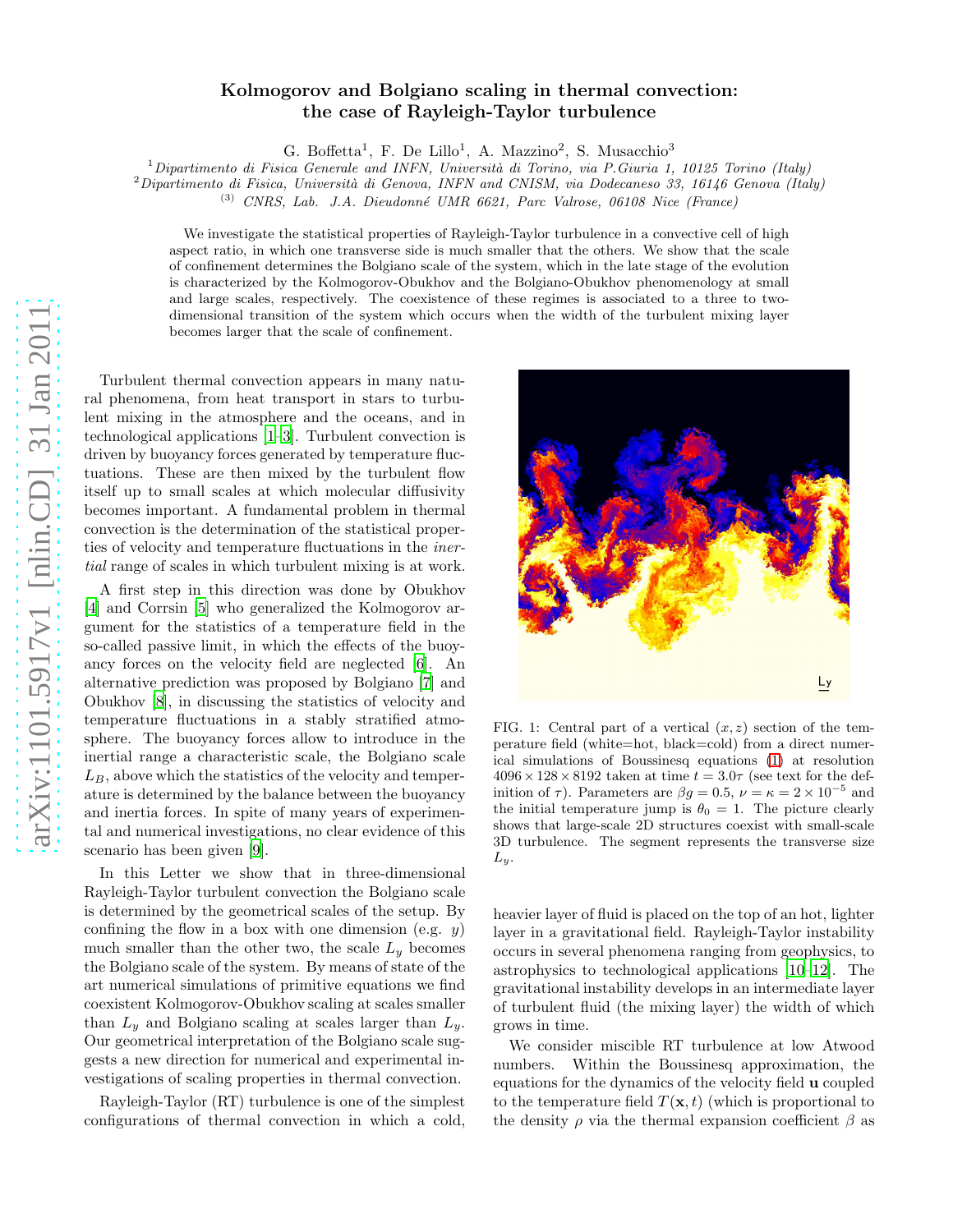

<span id="page-1-1"></span>FIG. 2: Temporal evolution of the mixing layer width  $h(t)$ (blue, dashed line) and the ratio of  $y$  component to  $x$  component of rms velocity fluctuations (red, solid line). Inset: Ratio between kinetic energy growth rate  $dE/dt$  and energy dissipation rate  $\varepsilon$  as a function of time. The horizontal line indicates a constant ratio ∼ 0.75 and the continuous line represents the scaling  $t^{8/5}$ .

 $\rho = \rho_0[1 - \beta(T - T_0)]$  where  $\rho_0$  and  $T_0$  are reference values) read:

<span id="page-1-0"></span>
$$
\partial_t \mathbf{u} + \mathbf{u} \cdot \nabla \mathbf{u} = -(1/\rho_0) \nabla p + \nu \nabla^2 \mathbf{u} - \beta \mathbf{g} T
$$
  

$$
\partial_t T + \mathbf{u} \cdot \nabla T = \kappa \nabla^2 T
$$
 (1)

together with the incompressibility condition  $\nabla \cdot \mathbf{u} = 0$ . In [\(1\)](#page-1-0)  $\mathbf{g} = (0, 0, -g)$  is gravity acceleration,  $\nu$  is the kinematic viscosity and  $\kappa$  is the thermal diffusivity. The initial condition for the RT problem is an unstable temperature jump  $T(\mathbf{x},0) = -(\theta_0/2)sgn(z)$  in a fluid at rest  $\mathbf{u}(\mathbf{x},0)=0.$ 

As the system evolves, the available potential energy  $P = -\beta g \langle zT \rangle$  is converted into kinetic energy  $E =$  $(1/2)\langle |{\bf u}|^2 \rangle$  at a rate that can be estimated from the energy balance:

<span id="page-1-4"></span>
$$
-\frac{dP}{dt} = \beta g \langle wT \rangle = \frac{dE}{dt} + \varepsilon \tag{2}
$$

where w is the vertical velocity and  $\varepsilon = \nu \langle (\partial_\alpha u_\beta)^2 \rangle$  is the viscous energy dissipation rate. From the dimensional balance between the loss of potential energy and the increase of kinetic energy one has that typical velocity fluctuations grow as  $u_{rms} \simeq \beta g \theta_0 t$ , and therefore the width of the turbulent mixing layer  $h(t)$ , shown in Fig. [2,](#page-1-1) grows following the accelerated law  $h(t) \simeq \beta g \theta_0 t^2$ . The integral scale  $L(t)$  of the turbulent flow, defined as the largest scale on which kinetic energy is injected, is expected to grow proportionally to the geometrical scale  $h(t)$  [\[13](#page-3-10)].

According to the phenomenological theory of RT turbulence, developed in [\[14\]](#page-3-11), the scaling behavior of the velocity and temperature fluctuations in the range of scales



<span id="page-1-5"></span>FIG. 3: Third order longitudinal velocity structure function  $S_3(r)$  (red circles) and  $-S_3(r)$  (blue squares) computed in the mixing layer. The two lines represent Kolmogorov scaling r (blue dotted) and Bolgiano scaling  $r^{9/5}$  (red continuous). Inset: contribution to the energy flux in Fourier space  $\Pi(k)$ from the nonlinear term (red, continuous line) and from the buoyancy term (blue, dashed line).

between the integral scale L and the dissipative scale  $\eta$ strongly depends on the dimensionality of the flow.

For the three-dimensional (3D) case, one assumes that the buoyancy force  $\beta$ **g**T balances the inertia term in [\(1\)](#page-1-0) at the integral scale  $L(t)$  and becomes negligible as the cascade proceeds towards small scales, consistently with the Kolmogorov–Obukhov phenomenology. For velocity and temperature fluctuations  $\delta u(r) = u(x+r) - u(x)$  (u denoting one velocity component) and  $\delta T(r) = T(x +$  $r - T(x)$  one therefore expects [\[14](#page-3-11)]

<span id="page-1-2"></span>
$$
\delta u(r) \simeq \varepsilon^{1/3} r^{1/3}
$$
  
\n
$$
\delta T(r) \simeq \varepsilon_T^{1/2} \varepsilon^{-1/6} r^{1/3}
$$
\n(3)

where the energy dissipation rates  $\varepsilon$  grows in time as  $\varepsilon(t) \simeq (\beta g \theta_0)^2 t$ , following adiabatically the dynamics of the large eddies, while the temperature dissipation rates decreases as  $\varepsilon_T(t) \simeq \theta_0^2 t^{-1}$  [\[11,](#page-3-12) [15\]](#page-3-13).

This scenario is not consistent in two dimensions (2D) where kinetic energy is transferred toward large scales developing an inverse cascade [\[16](#page-3-14)]. In this case the buoyancy term injects energy at all scales generating a non-constant-in-wavenumber energy flux. As a consequence, velocity and temperature fluctuations follow the Bolgiano-Obukhov scaling [\[14\]](#page-3-11)

<span id="page-1-3"></span>
$$
\delta u(r) \simeq \varepsilon_T^{1/5} (\beta g)^{2/5} r^{3/5}
$$
  
\n
$$
\delta T(r) \simeq \varepsilon_T^{2/5} (\beta g)^{-1/5} r^{1/5}
$$
\n(4)

which has been verified in numerical simulations of 2D RT turbulence [\[17](#page-3-15)].

Let us consider now a convective cell with large aspect ratio  $L_x, L_z \gg L_y$ . At short times, when  $L(t) < L_y$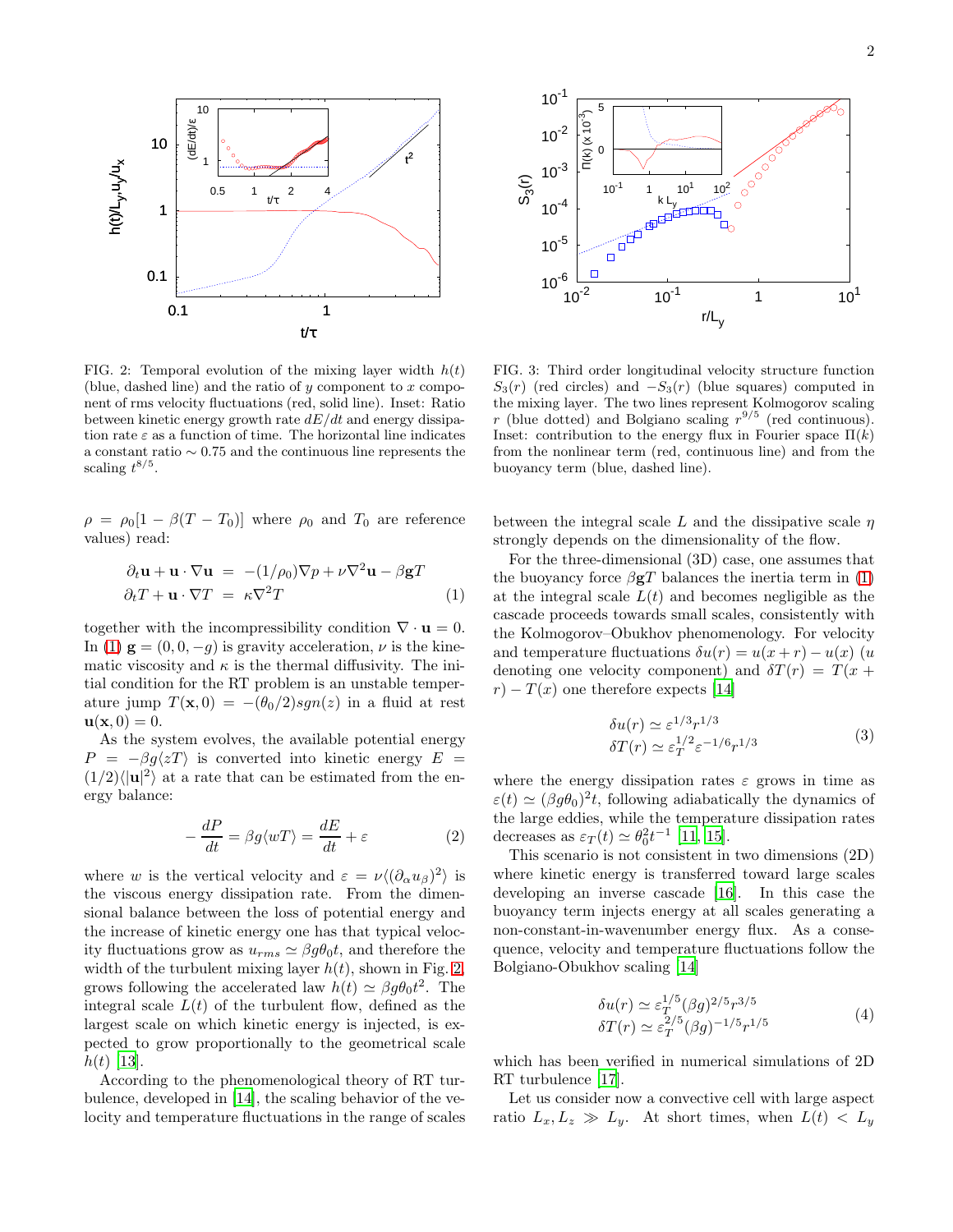the turbulent flow in the mixing layer can be considered three-dimensional and a direct cascade with Kolmogorov-Obukhov scaling [\(3\)](#page-1-2) is expected. At later times, when  $L(t) > L<sub>y</sub>$  the flow cannot be fully three dimensional at large scales, as a consequence of the geometrical constrain in the  $\gamma$  direction. The question arises whether the two-dimensional phenomenology appears at scales  $L_y < r < L(t)$ . For this to happen most of the injected by buoyancy forces should go to large scales producing an inverse cascade with Bolgiano-Obukhov scaling [\(4\)](#page-1-3). However, a residual direct cascade to scales  $r < L_y$  should be present with a flux  $\varepsilon(t)$  given by the matching of the scaling [\(3\)](#page-1-2) and [\(4\)](#page-1-3) at  $r = L_y$ :

<span id="page-2-0"></span>
$$
\varepsilon(t) \simeq (\beta g \theta_0)^{6/5} L_y^{4/5} t^{-3/5} \tag{5}
$$

The time of the transition from 3D to 2D behavior is given by continuity requirement in energy dissipation, i.e. equating [\(5\)](#page-2-0) with 3D dissipation  $(\beta g \theta_0)^2 t$  which gives  $\tau = (L_y/(\alpha \beta g \theta_0))^{1/2}$  where  $\alpha \simeq 0.02$  is a dimensionless number obtained from numerical simulations [\[15\]](#page-3-13).

Summarizing, the long-time behavior of RT turbulence with large aspect ratio is the following. A small scales  $\eta \leq r \leq L_y$  a three-dimensional direct cascade with Kolmogorov-Obukhov scaling is expected. At large scales  $L_y \leq r \leq L(t) \sim t^2$  a two-dimensional inverse cascade with Bolgiano-Obukhov scaling should be observed.

The above predictions have been tested against the results of state of the art, high resolution numerical simulations of equations [\(1\)](#page-1-0), is a large aspect ratio geometry with  $L_z/L_x = 2$ ,  $L_y/L_x = 1/32$ , in which the flow thus results strongly confined in the y direction. The integra-tion of equations [\(1\)](#page-1-0), discretized on a  $4096 \times 128 \times 8192$ grid with periodic boundary conditions, has been performed with a fully parallel pseudospectral code, with 2/3-dealiasing, running on a IBM-SP6 supercomputer.

Figure [1](#page-0-0) shows a vertical section of the temperature field in the late stage of the simulations. Large scales, 2D structures are clearly observed.

As shown in Figure [2,](#page-1-1) at  $t \approx \tau$ , when the mixing layer scale  $h(t)$  becomes of the order of  $L_y$  the flow becomes increasingly anisotropic with  $u_y \ll u_x, u_z$ . In this conditions, we observe a transition from 3D to 2D turbulent behavior, clearly signaled by a change in the ratio between the energy growth rate  $dE/dt$  and the viscous dissipation rate  $\varepsilon$  (the energy flux to small scales in the direct cascade). In the 3D regime both these quantities grow linearly in time and therefore their ratio is constant. After the transition the inverse cascade sets in and  $(dE/dt)/\varepsilon \sim t^{8/5}$ , as follows from [\(2\)](#page-1-4) and [\(5\)](#page-2-0). Both behaviors are evident in Fig. [2.](#page-1-1)

In the late stage of the evolution, when  $L(t) > L_y$ we expect the simultaneous presence of a direct and an inverse cascade in the two range of scales  $r < L_y$  and  $r > L_y$ , respectively. This can be verified by computing the scale dependent energy flux, given by the



<span id="page-2-1"></span>FIG. 4: Second-order longitudinal velocity structure function  $S_2(r)$ . The two lines represent Kolmogorov scaling  $r^{2/3}$  (blue dotted) and Bolgiano scaling  $r^{6/5}$  (red continuous). Upper inset: Second-order structure function  $S_2(r)$  compensated with Kolmogorov (red crosses) and Bolgiano (blue squares) scaling. Lower inset: Fourth-order structure function  $S_4(r)$  compensated with Kolmogorov (red crosses) and Bolgiano (blue squares) scaling.

third-order structure function of longitudinal velocity increments (i.e. taken along the local velocity direction)  $S_3(r) \equiv \langle (\delta_{\parallel} u(r))^3 \rangle$ . For isotropic three dimensional turbulence, the classical result due to Kolmogorov predicts [\[18\]](#page-3-16)  $S_3(r) = -(4/5)\varepsilon r$ .

As shown in Fig. [3,](#page-1-5) at small scales  $r < L_y S_3(r)$  is negative and, in a narrow range of scales, compatible with the Kolmogorov prediction  $S_3(r) \sim r$ . At scales  $r > L_y$ ,  $S_3(r)$  becomes positive, signaling the reversal of the energy cascade, and displays a scaling behavior  $S_3(r) \sim r^{9/5}$  consistent with [\(4\)](#page-1-3).

The inset of Fig. [3](#page-1-5) shows the contributions of the inertia and buoyancy terms to the energy flux in Fourier space  $\Pi(k) \equiv (d/dt) \int_k^{\infty} E(p) dp$  where  $E(p)$  is the energy spectrum and time derivative is computed by taking into account, separately, the non-linear and buoyancy terms of [\(1\)](#page-1-0). Al low wavenumbers  $kL_y < 1$  the buoyancy contribution is dominant, and the negative sign of the inertial contribution to the energy flux confirms the presence of a 2D inverse cascade. At high wavenumbers  $kL_y > 1$  the buoyancy contribution becomes sub-dominant, and one recovers a constant positive flux characteristic of the 3D regime [\[18\]](#page-3-16).

The coexistence of Kolmogorov-Obukhov scaling at small scales and Bolgiano-Obukhov scaling at large scales is confirmed by behavior of the structure functions of longitudinal velocity increments  $S_p(r) \equiv \langle (\delta_{\parallel} u(r))^p \rangle$  and of temperature increments  $S_p^T(r) \equiv \langle (\delta T(r))^p \rangle$ , shown in Figures [4](#page-2-1) and [5.](#page-3-17) The transition between the two regimes occurs at the Bolgiano scale which is found to be  $r \simeq L_y$ .

In three dimensional turbulence, small deviations from the dimensional predictions are expected in the scaling of